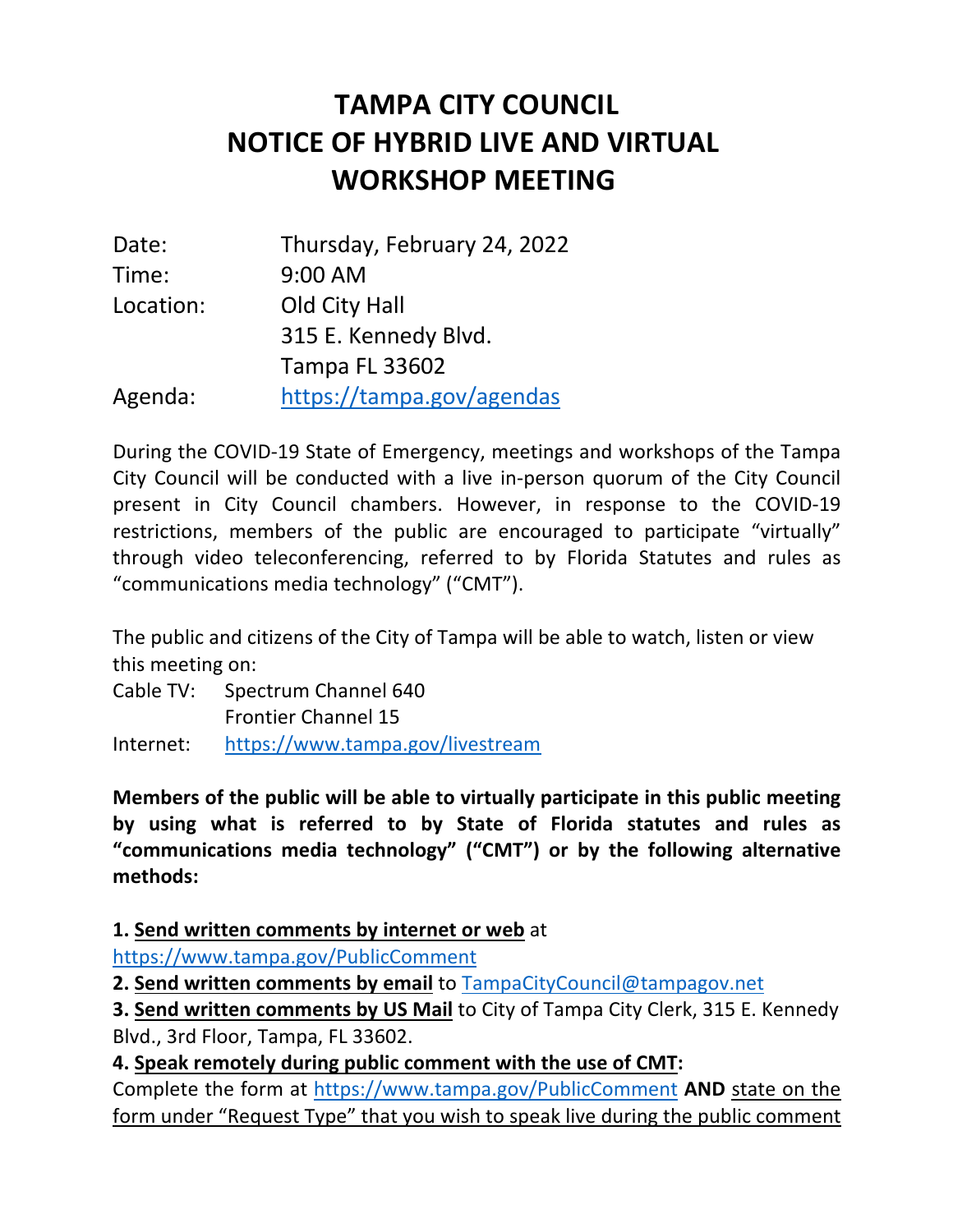participate live through the use of CMT. period. You will then be contacted with additional instructions on how to

## **5. Participate by using CMT available at Old City Hall:**

 Those individuals, who do not have access to a communications media device, have the option of participating via communications media technology, which will be made available to the public by the City of Tampa, during the hybrid live/virtual meeting, at:

## Old City Hall

## 315 E. Kennedy Blvd., Tampa, FL 33602 (2<sup>nd</sup> Floor)  *PLEASE NOTE: Use of masks inside the building and social distancing is encouraged.*

 All written comments must be received no later than **24 hours prior to the meeting**  in order to be distributed timely to City Council members and made part of the record. Registration for speaking **remotely** must be requested at least **24 hours prior to the meeting.** 

 Public comments, remote or in-person using CMT, will be heard at the start of the meeting at the direction of the City Council. Written comments received by mail or email are delivered to the City Council. Public comments received through https://www.tampa.gov/PublicComment are distributed after the deadline the day before the meeting. Public comments timely received by mail, email, web or via CMT will be afforded equal consideration as if the public comments were made in  person. **Persons requiring help in accessing this means of public participation should call 813-274-8397 for assistance**.

 Should any person desire to appeal any decision of the Tampa City Council with respect to any matter to be considered at this meeting, that person shall ensure that a verbatim record of the proceeding is made including all testimony and evidence upon which any appeal may be based (F.S. 286.0105).

 In accordance with the Americans with Disabilities Act ("ADA") and Section 286.26, Florida Statutes, persons with disabilities needing a reasonable accommodation to participate in this public hearing or meeting should contact the City of Tampa's ADA Coordinator at least 48 hours prior to the proceeding. The ADA Coordinator may be contacted via phone at 813-274-3964, email at TampaADA@tampagov.net, or by submitting an ADA - Accommodations Request form available online at https://tampa.gov/ADARequest.